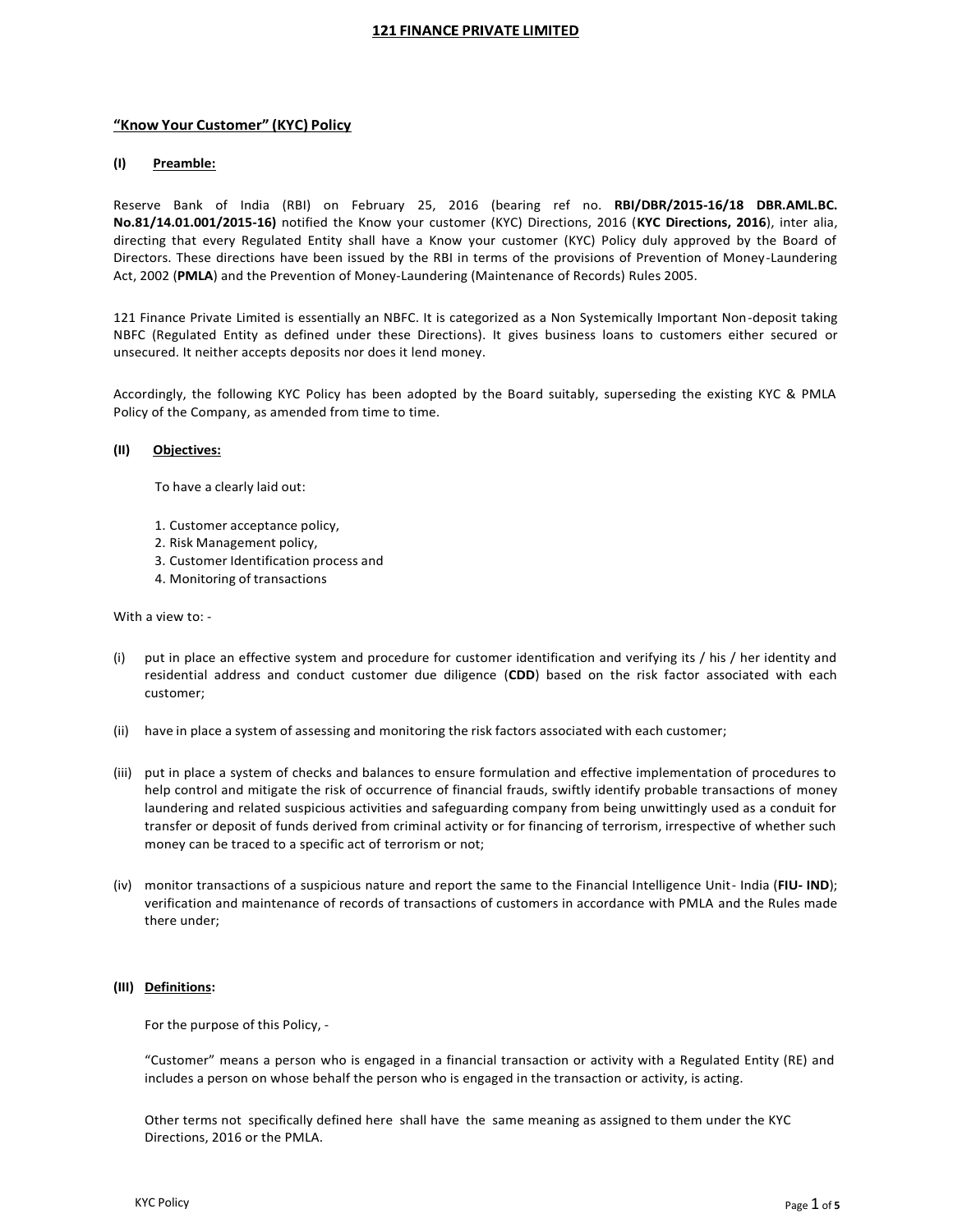## **(IV) Customer Acceptance Policy (CAP), Risk Management, Customer Identification Procedure (CIP),**

## **Monitoring of Transactions:**

# 1. Customer Acceptance Policy

Customers who are acceptable to Company as per the Risk categorization should fulfill all criteria related to submission of Officially Valid Documents (OVD) as defined by RBI from time to time and more specifically stated under the Customer Identification Procedure in the table set out separately.

Company shall refrain from opening an account, where company is unable to apply appropriate Customer Due Diligence (CDD) measures.

In the event, the customer is permitted to act on behalf of another person/entity, Company shall verify that the customer has the necessary authority to do so by scrutinizing the authorizing document/s.

An account shall not be opened in an anonymous or fictitious/ benami name(s) and Company will also use RBI caution advices in determining the customer acceptance framework.

'Optional'/additional information shall be obtained with the explicit consent of the customer after the account is opened.

CDD Procedure shall be followed for all the joint account holders, while opening a joint account.

## **2. Risk Management**

- Risk categorization of customers shall be undertaken on the basis of various factors, such as nature of employment, business activity of the customer, location of customer and his/its clients, mode of payments, volume of turnover, social / financial status and credit history. Company may at its discretion identify additional factors that it may wish to utilize for customer acceptance based on risk profile determined by company.
- The company may categorize its customers into 'High Risk / Medium Risk / Low Risk' according to risk perceived based on its experience and review it from time to time. The company may devise procedures for creating risk profiles of its existing and new customers and apply various Anti-Money Laundering measures keeping in view the risks involved in a financial transaction or a business relationship. The company's internal audit and compliance functions shall play an important role in evaluating and ensuring adherence to KYC policies and procedure, including legal and regulatory requirement. The compliance in this regard is being and will continue to be put up before the Audit Committee on a periodical basis.

# **3. Customer Identification Procedure**

- Company shall ensure that customer identification process is undertaken, whenever an account based relationship is being established.
- While undertaking customer identification, Company shall ensure that the decision-making functions of determining compliance with KYC shall not be outsourced.
- Company shall be adequately satisfied with the information furnished by each new customer with respect to identity of the customer and the purpose of the intended nature of relationship with company. The satisfaction of company with respect to the information/ documents furnished by the customers should be such that if circumstances necessitate, company shall ensure that it is in a position to satisfy the competent authorities that CDD was duly observed by company, based on the risk profile/categorization of the customer.
- As stated in the Customer Acceptance Policy, company shall ensure that its customer is not a fictitious person by verifying the identity of the customer through documentation and shall also carry out necessary checks, so as to confirm that the identity of the customer on the basis of the documents obtained does not match with any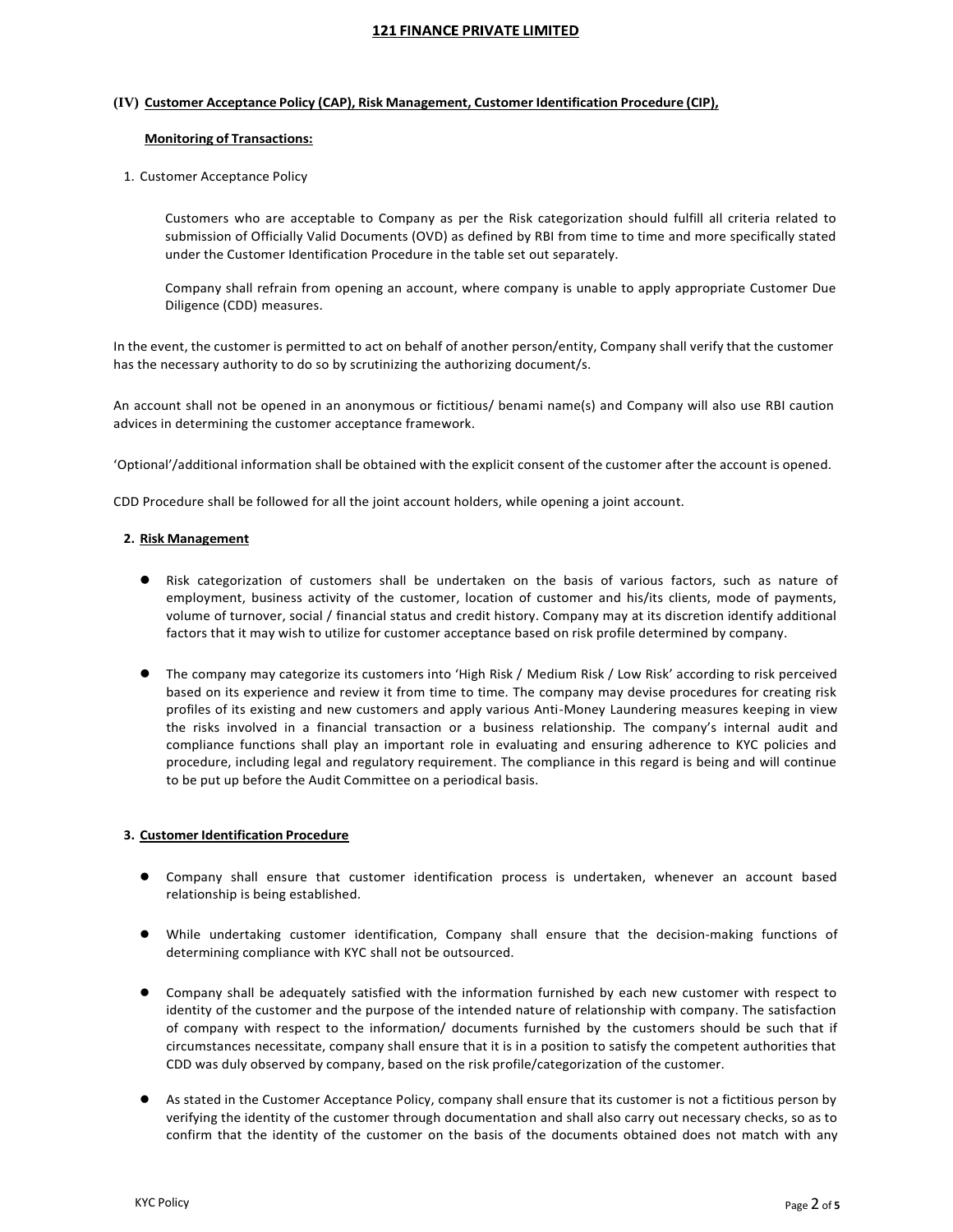person with known criminal background or with banned entities, such as individual terrorists or terrorist organizations.

 One or more of the following valid self-attested documents may be called for from the customers as OVD, containing details of proof of their identity and address:

| <b>Type of Customer</b>          | <b>Officially Valid Documents</b>                                      |
|----------------------------------|------------------------------------------------------------------------|
|                                  | Identity proof: (Copy of one of the following)                         |
|                                  | Passport                                                               |
|                                  | <b>Driving License</b>                                                 |
|                                  | Income Tax PAN Card                                                    |
|                                  | Voter's Identity Card                                                  |
|                                  | Aadhar Card                                                            |
|                                  | <b>Residence proof:</b> (Copy of one of the following)                 |
| In case of Individuals           | Utility Bill (Latest Telephone / Post-paid mobile / Electricity bill)  |
|                                  | Property or Municipal Tax receipt                                      |
|                                  | Bank Account or post office savings bank account statement             |
|                                  | Passport                                                               |
|                                  | <b>Driving License</b>                                                 |
|                                  | Voter's Identity Card                                                  |
|                                  | Aadhar Card                                                            |
|                                  | A copy of the marriage certificate or Gazette notification, in case of |
|                                  | change in name                                                         |
|                                  | Identity & Residence proof (Copies of the following)                   |
|                                  | <b>Income Tax PAN Card</b>                                             |
|                                  | Incorporation Certificate & Memorandum & Articles of Association       |
| <b>Non-</b><br>οf<br>lln<br>case | (Registration Certificate & Deed, in case of Partnership firm/Trust)   |
| Individuals (As applicable)      | CST/VAT/Service Tax registration / Shops & Establishment               |
| Individual (As                   | Certificate, as applicable                                             |
| applicable)                      | List of Directors/Partners/Trustees along with their OVDs as above.    |
|                                  | Latest shareholding pattern, along with the list of major shareholders |
|                                  | having more than 25% of holding, in case of company.                   |
|                                  | Utility bill                                                           |

- The e-KYC service of Unique Identification Authority of India (UIDAI) shall be accepted as a valid process for KYC verification under the PML Rules.
- In addition to verification through one or more of the above said documents, the company may also call for suitable introduction by a person known to the company/group companies.

# **Simplified procedure for opening accounts by Non-Banking Finance Companies(NBFCs)**:

In case a person who desires to open an account is not able to produce KYC documents, Company may at its discretion open accounts by following the simplified procedure, as may be directed by RBI from time to time.

While opening accounts as described above, the customer would be made aware that if at any point of time, the balances in all his/her accounts with the company (taken together) exceeds rupees fifty thousand (Rs.50,000) or total credit in the account exceeds rupees one lakh (Rs.1,00,000), no further transactions will be permitted until the full KYC procedure is completed.

If an existing KYC-compliant customer of company desires to open another account with company, there shall be no need for the contract of the set of the fresh contract  $\mathsf{CDD}$  exercise.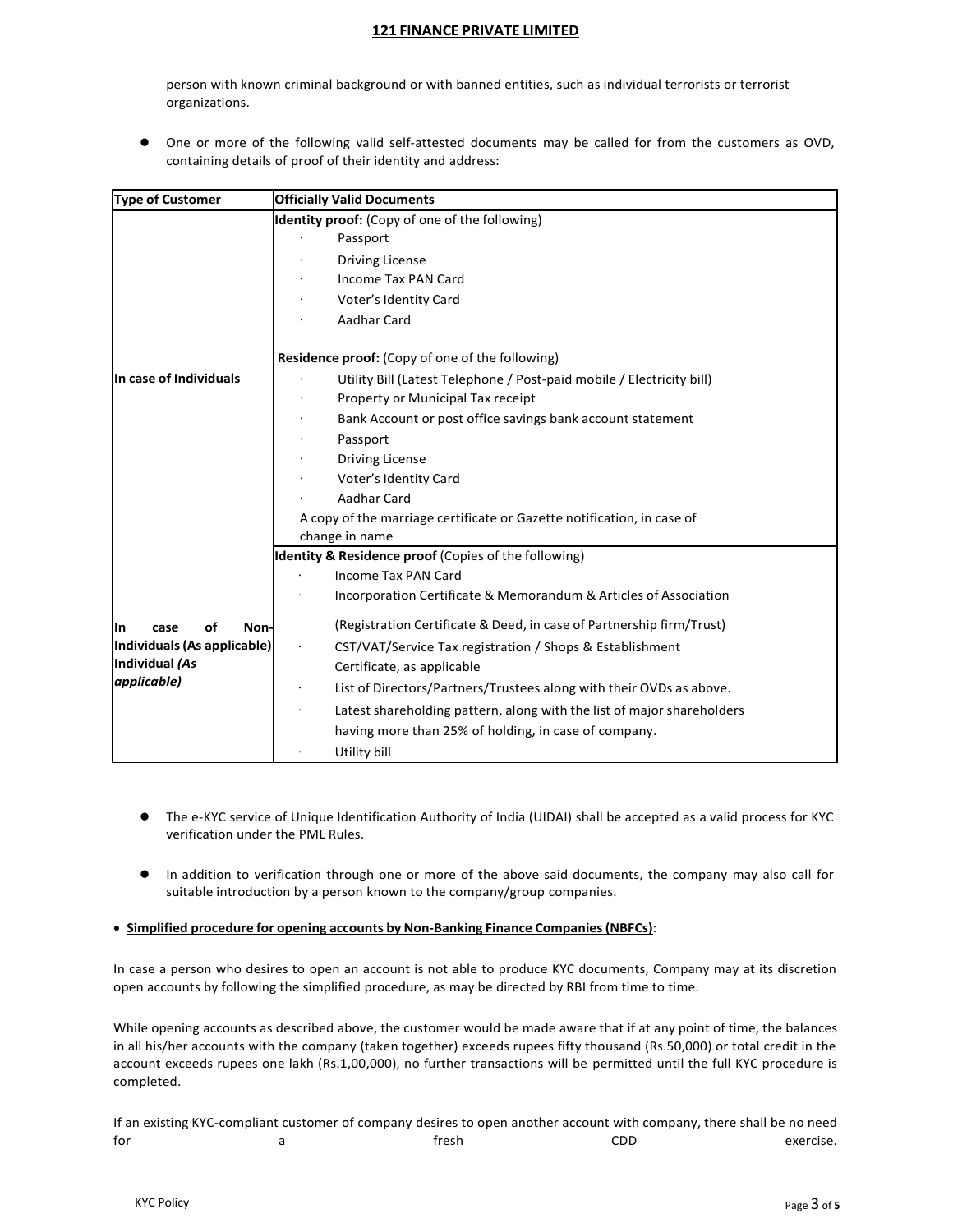## **Identification of Beneficial Owner**

For opening an account of a Legal Person who is not a natural person, the beneficial owner(s) shall be identified and all reasonable steps to verify his/her identity shall be undertaken keeping in view the following:

(a) Where the customer or the owner of the controlling interest is a company listed on a stock exchange, or is a subsidiary of such a company, it is not necessary to identify and verify the identity of any shareholder or beneficial owner of such companies.

(b) In cases of trust/nominee or fiduciary accounts, whether the customer is acting on behalf of another person as trustee/nominee or any other intermediary is to be determined. In such cases, satisfactory evidence of the identity of the intermediaries and of the persons on whose behalf they are acting, as also details of the nature of the trust or other arrangements in place shall be obtained.

## **4. Monitoring of Transactions:**

- I. The company normally does not and would not have large cash transactions. However, if and when cash transactions of Rs.10 lakhs and above are undertaken, the company will keep proper record of all such cash transactions in a separate register maintained at its office.
- II. The company shall monitor transactions of a suspicious nature on an ongoing basis for the purpose of reporting it to the appropriate authorities. The extent of monitoring by the Company will depend on the risk sensitivity of the account and special attention will be given to all complex unusually large transactions, which have no apparent economic or lawful purpose.
- III. The company shall promptly report such high value cash transactions or transactions of a suspicious nature to the appropriate regulatory and investigating authorities, as per the provisions of the PMLA and the Rules.
- IV. Company shall exercise caution with respect to the transactions with persons (including legal persons and other financial institutions) from the countries which have been identified by Financial Action Task Force (FATF) as high risk and non-cooperative jurisdictions with respect to compliance with the FATF Recommendations, 2012.

# **On-going Due Diligence**

Company shall undertake on-going due diligence of customers to ensure that their transactions are consistent with their knowledge about the customers, customers' business and risk profile; and the source of funds. The extent of monitoring shall be aligned with the risk category of the customer.

### **Periodic Updation**

Periodic updation shall be carried out at least once every two years, for high risk customers, once every eight years, for medium risk customers and once every ten years, for low risk customers

### **Enhanced Due Diligence**

### o **Accounts of Politically Exposed Persons(PEPs**):

Politically Exposed Persons (PEPs) are individuals, who are or have been entrusted with prominent public functions in a foreign country, e.g., Heads of States/Governments, senior politicians, senior government/judicial/military officers, senior executives of state-owned corporations, important political party officials, etc.

Generally, Company would not open accounts of PEP. Decision to deal with such persons as a customer shall be taken up at a senior management level and shall be subjected to enhanced monitoring.

### o **Client accounts opened by professional intermediaries:**